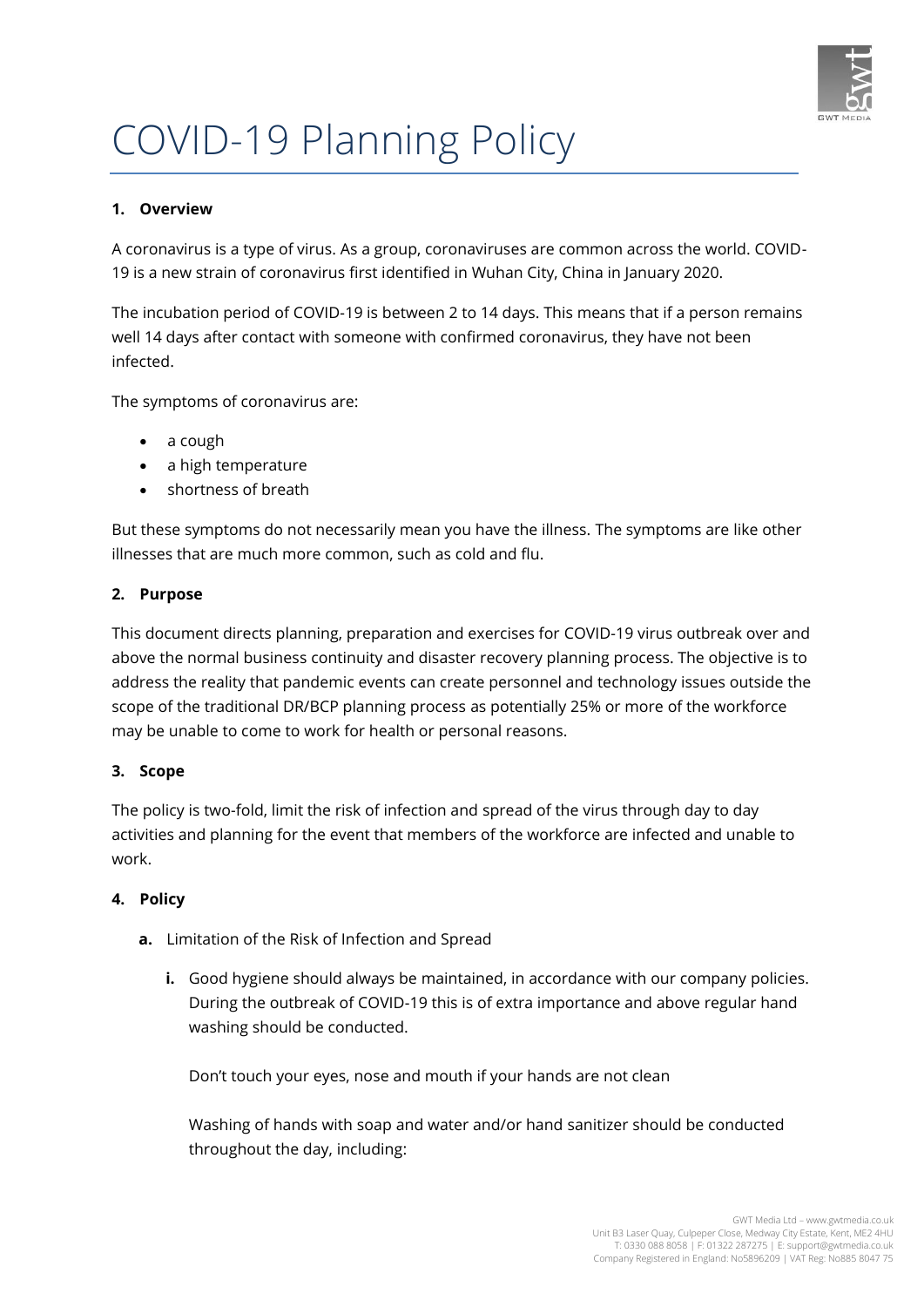- When entering the offices from home or site visits
- Leaving for the day
- Making contact with anyone (handshaking etc.)
- Handling equipment from external sources
- Opening doors and using handrails
- **ii.** Coughing or sneezing should always cover mouth and nose with a tissue or sleeve (not your hands). Catch it, bin it, kill it!
- **iii.** Limit interactions with team members and external contact such as hand shaking where possible. Follow the advice in section 4.a.i above. Where possible maintain a 1.5 meter distance from other parties.
- **iv.** Symptoms matching those in the overview of the document should be taken seriously. You should limit your exposure to any members of the team or public and take immediate advice from NHS 111 (phone). They will advise you the next course of action. Keep your line manager updated about your situation and advise given.
- **v.** If any employee has had contact with anyone diagnosed with a confirmed case of COVID-19, they should self-isolate immediately and not return to the office. Your line manager should be contacted and they will advise you upon next steps.
- **vi.** All site visits to be conducted by any employee should also update the risk assessments in line with COVID-19 outbreak. The resource on our website will aid with completion of this: [https://itdesk.io/coronavirus-rams/.](https://itdesk.io/coronavirus-rams/)
- **vii.** Extra caution should be taken on sites when coming into commonly used equipment such as keyboards and mice.
- **viii.** Avoid locations, sites and travel to areas that are known to have had COVID-19 infections.
	- **ix.** A register of site visits by employees should be kept by the management team.
- **b.** Containment and business continuity of outbreak of COVID-19
	- **i.** In the event of widespread infection of the populous to maintain isolated A\B teams. These teams should not come into physical contact with each other, with workloads being split between teams working from either homes or office locations.
	- **ii.** If any employee has been confirmed to be infected with COVID-19 the following steps should to happen:
		- Each member of the team should head home and call their line manager